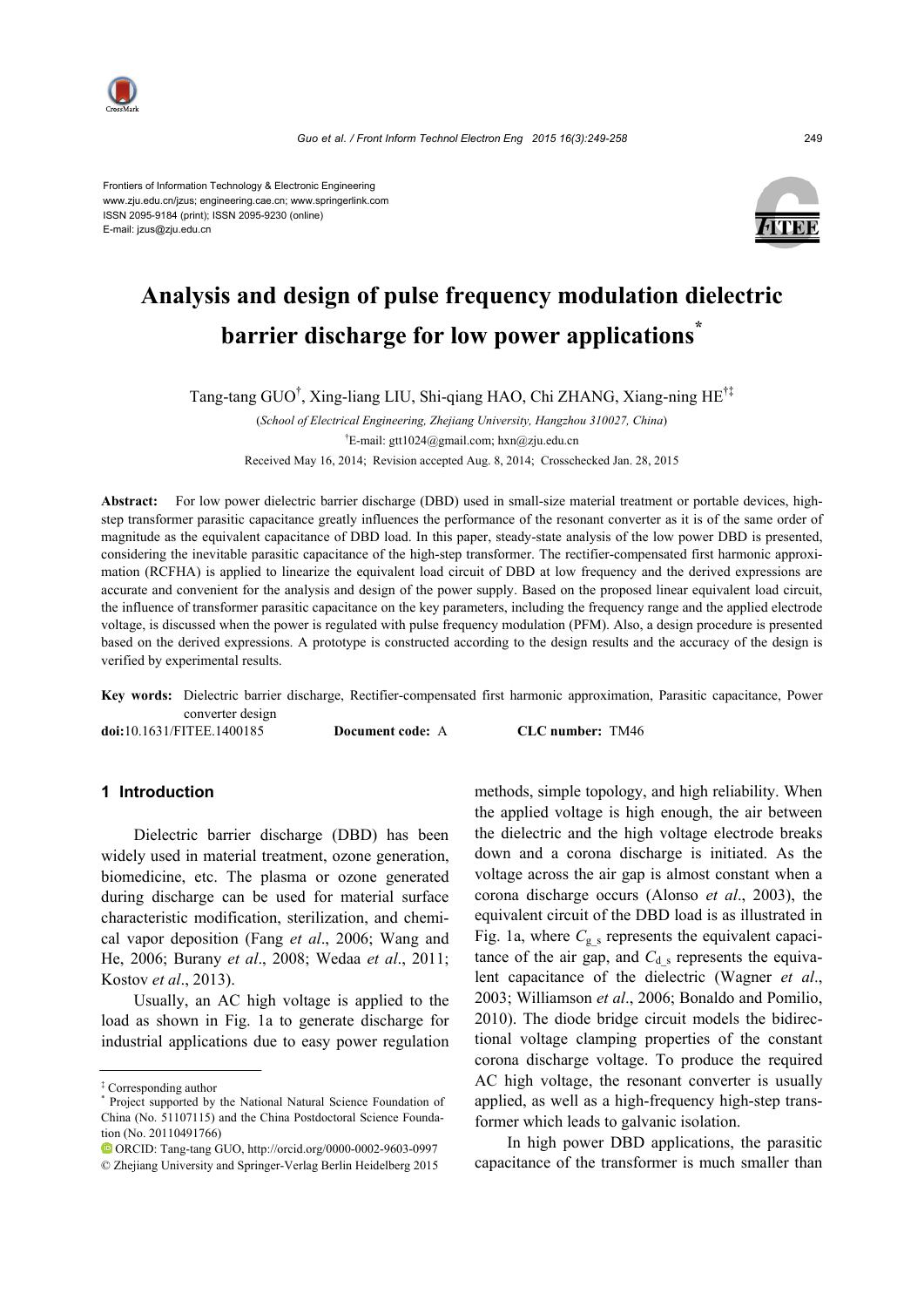the equivalent capacitance of DBD load and thus negligible. Therefore, an inductor-capacitor-capacitor (LCC) series-parallel resonant converter is used as the equivalent circuit, which has been discussed in many papers (Gilbert *et al*., 2007; Fu *et al*., 2008; Martin-Ramos *et al*., 2008). However, in low power applications, such as small-size material treatment or the portable medical device, the equivalent capacitance of DBD load and the transformer parasitic capacitance are of the same order of magnitude. Thus, parasitic capacitance must be taken into consideration and the conventional LCC resonant converter is no more suitable for analysis. The influence of parasitic capacitance should be discussed. Moreover, for higher portability and lower cost, the resonant inductor is integrated into the transformer by applying a magnetic integration technique (Fu *et al*., 2008). Therefore, only one magnetic component is required (Fig. 1b).



**Fig. 1 Equivalent circuits of DBD load (a) and the whole resonant converter (b)**

The notations used in this paper are given in Table 1.

To simplify the analysis, a capacitance in parallel with a resistance (RC) is used as the equivalent circuit of DBD load based on first harmonic approximation (FHA) (Alonso *et al*., 2003; Kinnares and Hothongkham, 2010). However, FHA is not accurate enough for steady-state analysis due to the diode bridge circuit. Therefore, rectifier-compensated first harmonic approximation (RCFHA) (Shafiei *et al*.,

| Parameter        | Meaning                                                                                                                       |
|------------------|-------------------------------------------------------------------------------------------------------------------------------|
| $C_{\rm d}$      | Dielectric equivalent capacitance referred to                                                                                 |
|                  | the primary side of the transformer                                                                                           |
| $C_{\rm g}$      | Air gap equivalent capacitance referred to the                                                                                |
|                  | primary side of the transformer                                                                                               |
| $V_{\rm T}$      | Discharge maintaining voltage referred to the                                                                                 |
|                  | primary side of the transformer                                                                                               |
| $L_{\rm s}$      | Leakage inductance of the transformer                                                                                         |
| $C_{\rm p}$      | Transformer parasitic capacitance referred to<br>the primary side of the transformer                                          |
| $\boldsymbol{n}$ | Transformer turns ratio                                                                                                       |
| $f_{\rm s}$      | Operating frequency                                                                                                           |
| $\omega_{\rm s}$ | Operating angular frequency, $\omega_s = 2\pi f_s$                                                                            |
| $f_0$            | Resonant frequency                                                                                                            |
| $V_{\rm in}$     | Bus voltage applied to the inverter                                                                                           |
| $v_{ab}$         | Output voltage of the inverter                                                                                                |
| $v_{ae}$         | Voltage applied to electrodes                                                                                                 |
| $V_{\text{ae}}$  | Peak value of $v_{ae}$                                                                                                        |
| $G_{\rm r}$      | Resonant tank gain, $G_f = V_{ae} / (nV_{in})$                                                                                |
| $v_{\rm cd}$     | Voltage applied to $C_d$                                                                                                      |
| $i_{cd}$         | Current flowing through $C_d$                                                                                                 |
| $v_{cg}$         | Voltage applied to $C_g$                                                                                                      |
| $i_{\rm r}$      | Resonant current referred to the primary side<br>of the transformer                                                           |
| $I_{\rm r}$      | Peak value of $i_r$                                                                                                           |
| $P_{\rm in}$     | Average input power                                                                                                           |
| $P_{\text{out}}$ | Average output power                                                                                                          |
| $k_{\rm s}$      | Load equivalent capacitance ratio, $k_s = C_d/C_g$                                                                            |
| $k_{p}$          | $k_p = C_p/C_d$                                                                                                               |
| $\psi$           | The angle of charging $C_{\rm g}$                                                                                             |
| $\varphi$        | Phase error between the output voltage of the                                                                                 |
|                  | inverter and resonant current                                                                                                 |
| $t_{db}$         | Dead band time                                                                                                                |
| $t_{\rm d}$      | Time delay between the rising edge of driving<br>signals and the corresponding zero-crossing<br>point of the resonant current |
| $t_{\rm pe}$     | Time delay between the rising edge of the full-<br>bridge output voltage and the resonant<br>current                          |
| $X_{y\_norm}$    | Normalized variable $X_{y}$                                                                                                   |
| $X_{y_s}$        | Variable $X_y$ referred to the secondary side of                                                                              |
| $X_{y1}$         | the transformer<br>Fundamental harmonic component of $X_v$                                                                    |
| $X_{yA}$         | Coefficient of the Fourier sinusoidal term of                                                                                 |
|                  | $X_{y1}$ at $f_s$                                                                                                             |
| $X_{yB}$         | Coefficient of the Fourier cosinusoidal term of<br>$X_{\nu1}$ at $f_{s}$                                                      |

2013) is used for the steady-state analysis of the resonant converter with a rectified bridge. According to the equivalent circuit derived, the impact of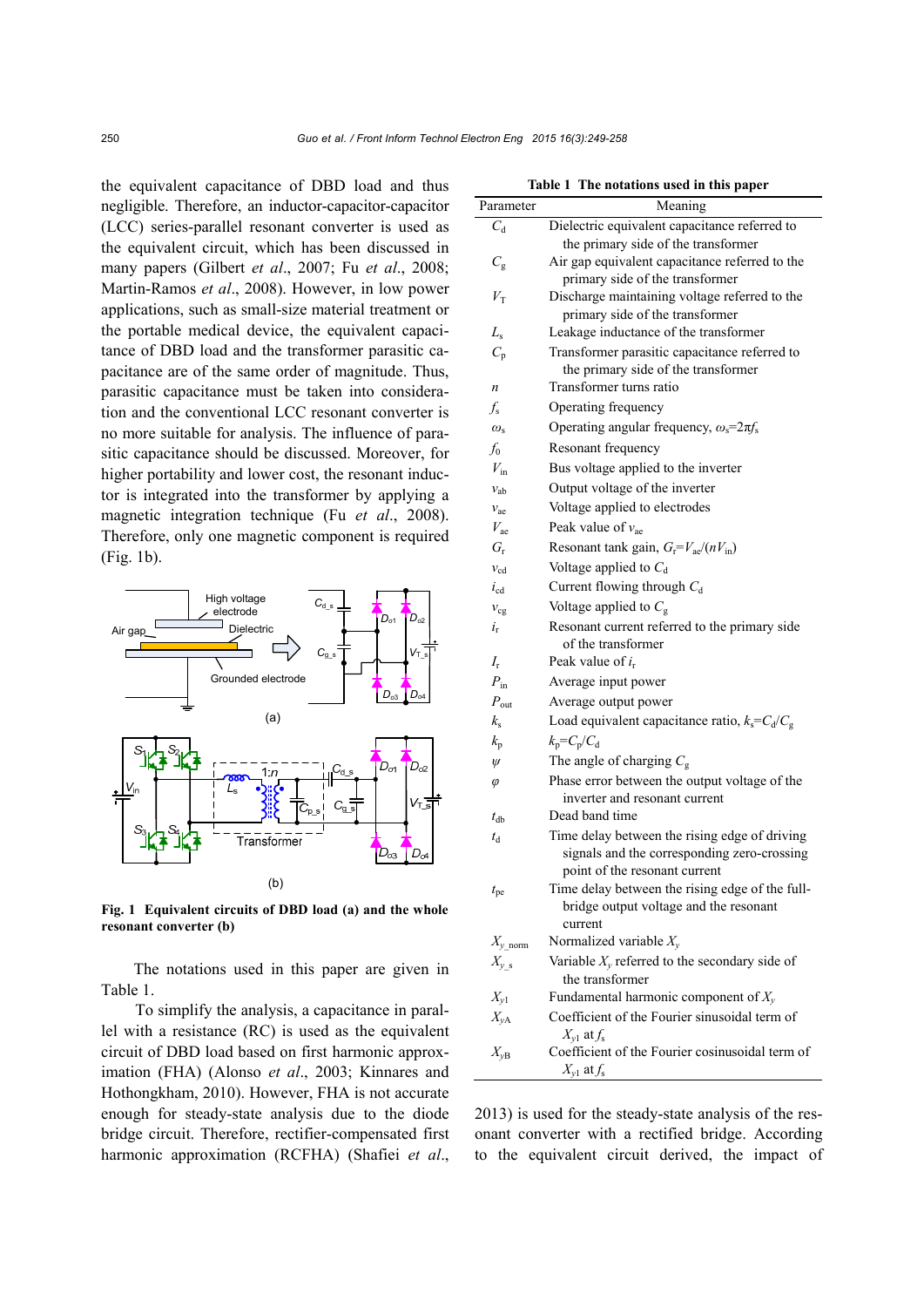transformer parasitic capacitance on the frequency range and applied electrode voltage is discussed when the power is regulated with pulse frequency modulation (PFM), considering the different equivalent load parameters with varied output power (Wang *et al*., 2005). Then the design procedure is presented with the magnetic integration technique and the leakage inductance and parasitic capacitance of the transformer are given according to the results of steadystate analysis. The analysis and design are finally verified by simulation and experimental results.

#### **2 Converter analysis**

### **2.1 Steady-state analysis**

A capacitor in series with a resistor is used to model  $C_g$  and the rectifier in RCFHA. Thus, the analysis is more accurate than that in FHA, where a resistor is used for equivalence. To simplify the analysis, all the parameters are referred to the primary side of the transformer (Fig. 2a).



**Fig. 2 Equivalent circuit of low power DBD referred to the primary side (a) and the key waveforms (b)**

The key waveforms of the resonant converter are shown in Fig. 2b. As *i*r(*t*) is almost sinusoidal, it is assumed to be equal to its first harmonic component. That is,

$$
i_{r1}(t) = i_{r}(t) = I_{r} \sin(\omega_{s} t). \tag{1}
$$

According to whether  $C_g$  is clamped or not, the circuit operation can be divided into four stages. In the first half cycle, when  $i_{r}(t)$  increases from zero,  $C_{g}$ is charged from  $-V_T$  and the equivalent circuit is as shown in Fig. 3a. Thus, the following equations can be obtained:

$$
i_{\text{cd}}(t) = \frac{1}{1 + k_{\text{p}} + k_{\text{p}}k_{\text{s}}} I_{\text{r}} \sin(\omega_{\text{s}}t),
$$
 (2)

$$
v_{cg}(t) = -V_{T} + \frac{I_{r}}{\omega_{s}C_{g}(1 + k_{p} + k_{p}k_{s})}(1 - \cos(\omega_{s}t)).
$$
 (3)

At the end of this stage,  $v_{cg}(t)$  increases to  $V_T$ . That is,

$$
v_{cg}\left(\frac{\psi}{\omega_s}\right) = V_T. \tag{4}
$$

By substituting Eq. (4) into Eq. (3), the following equation can be derived:

$$
\cos\psi = 1 - \frac{2V_{\rm T}\omega_{\rm s}C_{\rm g}(1 + k_{\rm p} + k_{\rm p}k_{\rm s})}{I_{\rm r}}.\tag{5}
$$

Then  $C_g$  is charging to  $V_T$  and is clamped until  $i_r(t)$ oscillates to zero. Thus, the equivalent circuit turns into the circuit shown in Fig. 3b. During this stage,  $i_{\text{cd}}(t)$  and  $v_{\text{cg}}(t)$  are given by

$$
i_{\text{cd}}(t) = \frac{1}{1 + k_{\text{p}}} I_{\text{r}} \sin(\omega_{\text{s}} t),\tag{6}
$$

$$
v_{cg}(t) = V_T. \tag{7}
$$



**Fig. 3** Equivalent circuits when  $C_g$  is charging (a) and **clamped (b)**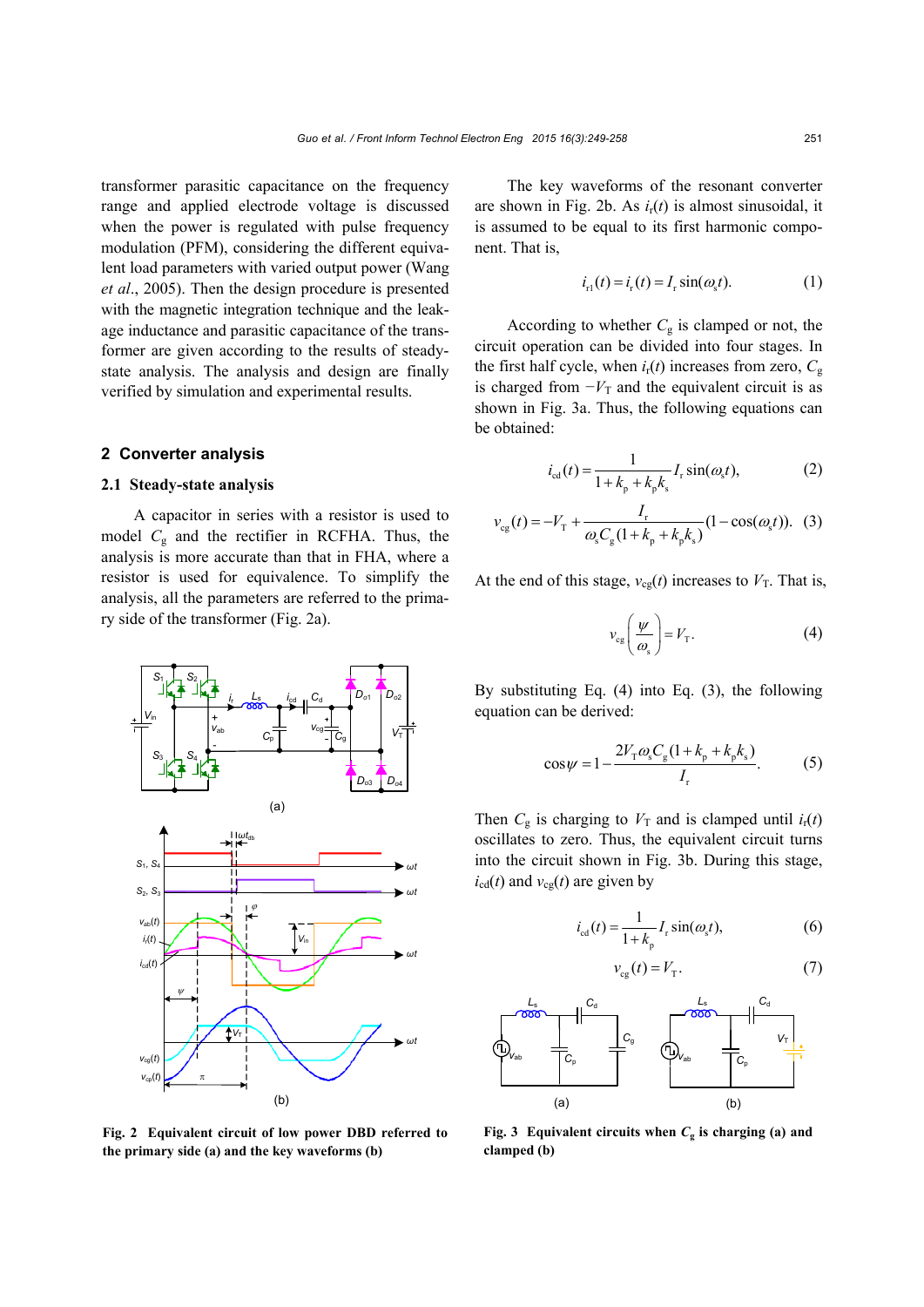The power transfers to the load during this stage. So, the output power can be obtained by integrating  $v_{cg}(t)$ and  $i_{\text{cd}}(t)$ :

$$
P_{\text{out}} = \frac{V_{\text{T}}I_{\text{r}}(1 + \cos \psi)}{\pi} \frac{1}{1 + k_{\text{p}}}.
$$
 (8)

Due to symmetry,  $i_{cd}(t)$  and  $v_{cg}(t)$  in one period can be summarized to be

$$
i_{cd}(t) = \begin{cases}\n\frac{1}{1 + k_{p} + k_{p}k_{s}} I_{r} \sin(\omega_{s}t),\n0 \leq t < \frac{\psi}{\omega_{s}} \text{ or } \pi \leq t < \frac{\pi + \psi}{\omega_{s}},\n1 + k_{p} I_{r} \sin(\omega_{s}t),\n\frac{\psi}{\omega_{s}} \leq t < \pi \text{ or } \frac{\pi + \psi}{\omega_{s}} \leq t < 2\pi,\n\frac{1}{\omega_{s}} \left[-V_{T} + \frac{I_{r}}{\omega_{s}C_{g}(1 + k_{p} + k_{p}k_{s})}(1 - \cos(\omega_{s}t)),\right] \\ 0 \leq t < \psi / \omega_{s},\nV_{cg}(t) = \begin{cases}\nV_{T}, & \psi / \omega_{s} \leq t < \pi,\n\frac{I_{r}}{\omega_{s}C_{g}(1 + k_{p} + k_{p}k_{s})}(1 + \cos(\omega_{s}t)), & (10)\\
\pi \leq t < \frac{\pi + \psi}{\omega_{s}},\\
-\frac{\pi + \psi}{\omega_{s}} \leq t < 2\pi.\n\end{cases}
$$

Using the Fourier analysis, the coefficients of the Fourier series of  $i_{cd}(t)$  and  $v_{cg}(t)$  are obtained as

$$
I_{\text{cdA}} = \frac{I_{\text{r}}}{2\pi(1+k_{\text{p}})(1+k_{\text{p}}+k_{\text{p}}k_{\text{s}})}
$$
(11)  
-( $(\sin(2\psi) + 2\pi - 2\psi)k_{\text{p}}k_{\text{s}} + 2\pi(1+k_{\text{p}})$ ],

$$
I_{\text{cdB}} = \frac{-I_{\text{r}}k_{\text{p}}k_{\text{s}}\sin^2\psi}{\pi(1+k_{\text{p}})(1+k_{\text{p}}+k_{\text{p}}k_{\text{s}})},
$$
(12)

$$
V_{\rm cgA} = \frac{I_{\rm r} \sin^2 \psi}{\pi C_{\rm g} \omega_{\rm s} (1 + k_{\rm p} + k_{\rm p} k_{\rm s})},\tag{13}
$$

$$
V_{\rm cgh} = \frac{-I_{\rm r}}{2\pi C_{\rm g}\omega_{\rm s}(1+k_{\rm p}+k_{\rm p}k_{\rm s})}(2\psi - \sin(2\psi)). \quad (14)
$$

Thus, the equivalent impedance can be derived:

$$
Z_{\text{eq}} = \frac{V_{\text{cgA}} + jV_{\text{cgB}}}{I_{\text{cdA}} + jI_{\text{cdB}}} = R_{\text{eq}} + jX_{\text{eq}},\tag{15}
$$

where  $R_{eq}$  and  $X_{eq}$  are given in Eqs. (16) and (17), respectively:

$$
R_{eq} = \pi (1 + k_p)(1 + k_p + k_p k_s) \sin^2 \psi
$$
  
\n
$$
\cdot \{C_g \omega_s \{(k_p k_s \sin^2 \psi)^2 + [\pi (1 + k_p + k_p k_s) \quad (16) -k_p k_s (\psi - \sin \psi \cos \psi)]^2\} \}^{-1},
$$
  
\n
$$
X_{eq} = -(1 + k_p) \{ \pi (1 + k_p + k_p k_s) (\psi - \sin \psi \cos \psi) - [(\psi - \sin \psi \cos \psi)^2 + \sin^4 \psi] k_p k_s \} - \{C_g \omega_s \{(k_p k_s \sin^2 \psi)^2 + [\pi (1 + k_p + k_p k_s) \quad (17) -k_p k_s (\psi - \sin \psi \cos \psi)]^2 \}^{-1},
$$

Consequently, the equivalent circuit of RCFHA is obtained (Fig. 4a), where  $C_{eq}=-1/(\omega_s X_{eq})$ . By combining  $C_d$  and  $C_{eq}$ , the circuit can be simplified further (Fig. 4b), where  $C_e = C_d C_{eq}/(C_d + C_{eq})$ . Thus, the resonant converter shown in Fig. 1b is greatly simplified and the input impedance is derived as follows:

$$
Z_{\text{in}} = R_{\text{in}} + jX_{\text{in}},\tag{18}
$$

where

$$
R_{\rm in} = \frac{R_{\rm eq} C_{\rm e}^2}{(C_{\rm p} + C_{\rm e})^2 + (\omega_{\rm s} C_{\rm e} C_{\rm p} R_{\rm eq})^2},\tag{19}
$$

$$
X_{\rm in} = \omega_{\rm s} L_{\rm s} - \frac{C_{\rm p} + C_{\rm e} + C_{\rm p} \omega_{\rm s}^2 C_{\rm e}^2 R_{\rm eq}^2}{\omega_{\rm s} (C_{\rm p} + C_{\rm e})^2 + \omega_{\rm s}^3 C_{\rm p}^2 C_{\rm e}^2 R_{\rm eq}^2}.
$$
 (20)



**Fig. 4 Equivalent circuit of Fig. 2a in a steady condition (a) and the simplified circuit (b)**

The phase error between the output voltage of the inverter and the resonant current, the peak resonant current and the peak applied electrode voltage are given in Eqs.  $(21)$ – $(23)$ , corresponding to the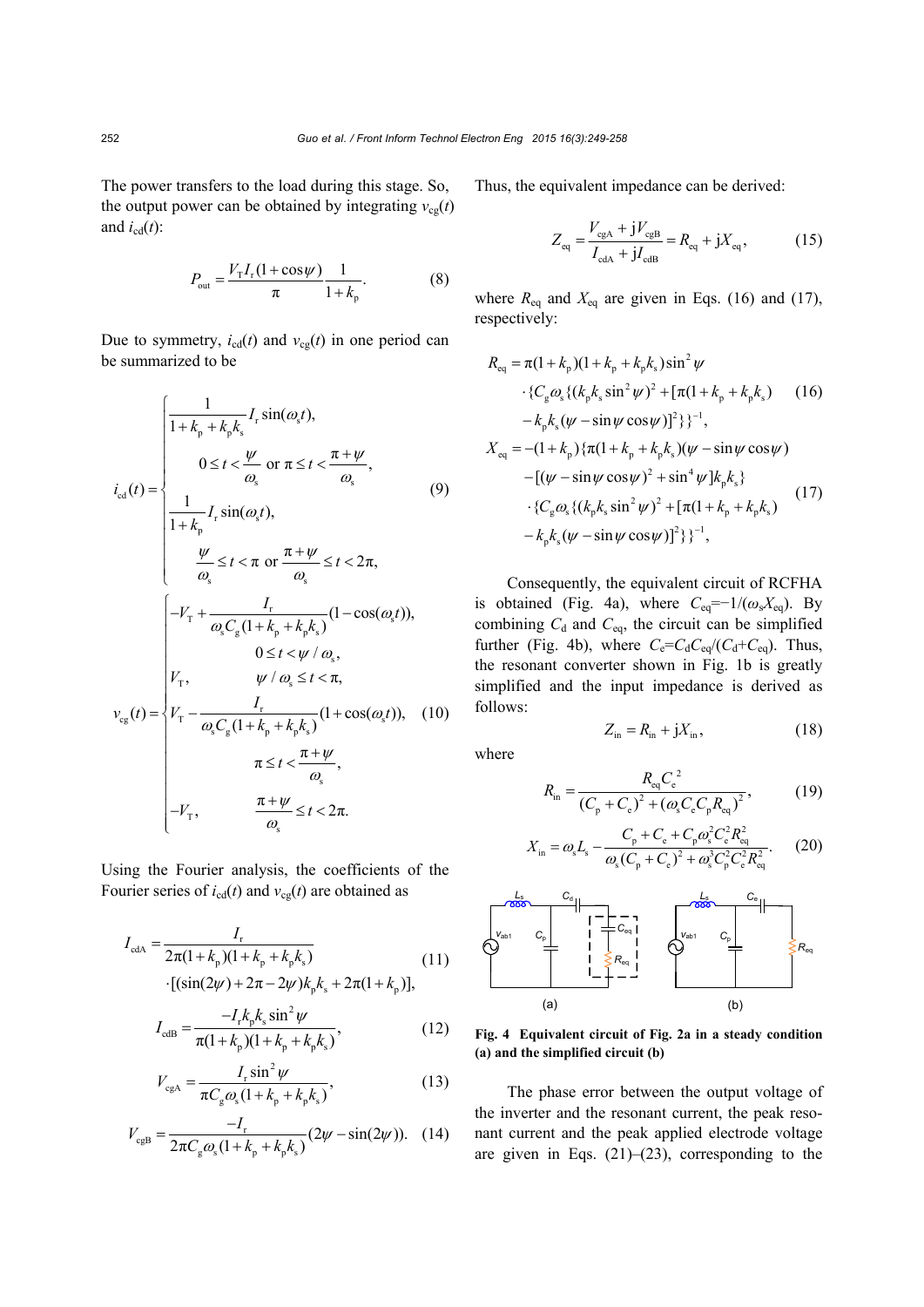equivalent circuit in Fig. 4b:

$$
\tan \varphi = X_{\text{in}} / R_{\text{in}}, \tag{21}
$$

$$
I_{\rm r} = \frac{4V_{\rm ab}}{\pi \sqrt{R_{\rm in}^2 + X_{\rm in}^2}},\tag{22}
$$

$$
V_{\text{ae}} = I_{\text{r}} \sqrt{R_{\text{in}}^2 + X_{\text{in}}^2}.
$$
 (23)

The key parameters of the converter, including the peak applied electrode voltage, peak resonant current, resonant frequency, and quality factor, can be obtained from Eqs. (16)–(23). Therefore, the equivalent circuit shown in Fig. 4b can be used to describe the performance of low power DBD for simplicity.

### **2.2 Performance analysis**

PFM is usually used to regulate the output power due to the simple control strategy and zero-voltage switch (ZVS) (Liu and He, 2005). The output power decreases with an increased operating frequency and ZVS is achieved for the whole power range. A narrow range of operating frequencies is preferred for the resonant converter from light load to full load, as the breakdown voltage of the transformer decreases significantly with increased frequency (Shafiei *et al*., 2011).

On the other hand, the peak applied electrode voltage, which plays an important role in the number of microdischarges and surface treatment effect (Gibalov and Pietsch, 2000; Jidenko *et al*., 2006), varies with the output power. In material treatment, the high applied electrode voltage may ruin or even burn the materials, while the low voltage may make the discharge unstable and result in uneven treatment. Consequently, it is necessary to investigate the influence of  $C_p$  on  $f_s$  and  $V_{ae}$ .

When the resonant tank operates at resonance, it is resistive and hence the resonant frequency can be derived from Eq. (20). Fig. 5 illustrates the operating frequency and tank gain at resonance with variant *C*p. The resonant frequency increases with decreased *C*p, which results in high power density. However, the tank gain of the resonant converter diminishes in the meantime and the voltage pressure of the switches increases when a constant  $V_{\text{ae}}$  is required for stable discharge. Hence, a tradeoff should be made if necessary.



**Fig. 5 Resonant frequency and tank gain with variant**  $C_p$ 

To simplify the analysis in PFM, the normalized results are used (Gilbert *et al*., 2007). The normalized frequencies of the resonant converter from full load to light load with variant  $C_p$  are as illustrated in Fig. 6a, where  $C_p=0$  represents that the converter is the conventional LCC resonant converter without parasitic capacitance. Fig. 6b shows the normalized peak applied electrode voltage. What is more, the equivalent capacitance of DBD load varies with the peak applied electrode voltage.  $C_d$  decreases from 48 nF to 32 nF with decreased  $V_{\text{ae}}$ , while  $C_{\text{g}}$  is assumed to be a constant of 16 nF, corresponding to the conclusions in Wang *et al*. (2005). The curves in Fig. 6a demonstrate that a larger  $C_p$  results in a narrower frequency range from full load to light load as  $C_p$  counteracts the influence of non-constant equivalent capacitance of DBD load, which simplifies the transformer design and improves the reliability. On the other hand, *V*ae decreases faster in PFM with a larger  $C_p$ , which may influence the discharge stability and change the characteristics. Therefore, a compromise should be made when selecting  $C_p$  according to the requirements.

### **3 Design considerations**

Based on the expressions derived in Section 2, the design procedure for a specified DBD load is presented as an example. The DBD load consists of two round planar electrodes and a 1 mm thick, flat piece of quartz as the dielectric as shown in Fig. 1a. The diameters of the high voltage electrode, quartz dielectric, and grounded electrode are 3, 5, and 6 cm, respectively. The parameters of the load in rated conditions are listed in Table 2. In a resonant converter with DBD load, the operating frequency is a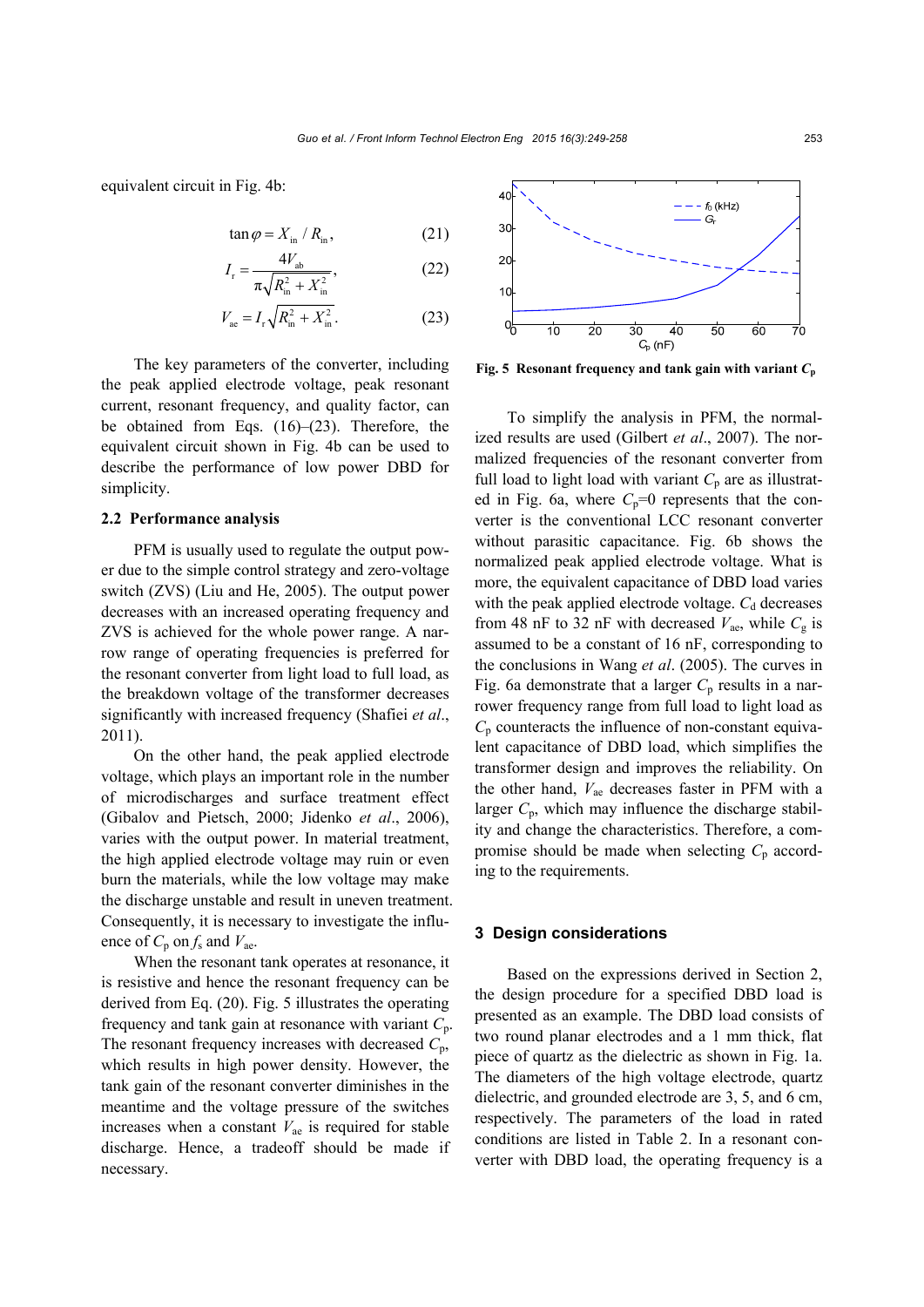little higher than the resonant frequency for ZVS as shown in Fig. 7. When switches  $S_1$  and  $S_4$  are turned on, the resonant current flows through the reverse parallel diodes and the voltage through the two switches is zero. Thus, ZVS is achieved and  $t_d$  is defined to be the time delay between the rising edge of the driving signals and the corresponding zerocrossing point of the current. By adding the dead band,  $t_{db}$ , to  $t_{d}$ , the total time the output voltage of the inverter leading the resonant current,  $t_{pe}$ , is obtained. In this study,  $t_{db}$  and  $t_{pe}$  are specified to be 2  $\mu$ s and 4 μs in the rated condition, respectively.



**Fig. 6 Performance comparison of variant**  $C_p$  **in the normalized frequency (a) and the normalized applied electrode voltage with PFM (b)**



**Fig. 7 Zero-voltage switch (ZVS) waveforms**

| <b>TADIC 4 CONVELTER SPECIFICATION</b> |           |  |  |  |  |
|----------------------------------------|-----------|--|--|--|--|
| Parameter                              | Value     |  |  |  |  |
| $P_{\text{in}}$                        | 26 W      |  |  |  |  |
| $C_{d}$                                | 30pF      |  |  |  |  |
| $C_{\rm g}$                            | 10pF      |  |  |  |  |
| $V_{\rm T}$                            | 2900 V    |  |  |  |  |
| $V_{ab}$                               | 24 V      |  |  |  |  |
| $f_{\rm s}$                            | $20$ kHz  |  |  |  |  |
| $t_{\rm pe}$                           | $4 \mu s$ |  |  |  |  |

**Table 2 Converter specification** 

As the magnetic integration technique is applied,  $n$ ,  $L_s$ , and  $C_p$  are the only three parameters required to be determined. For explicit *n* and  $C_p$ ,  $I_r$  and  $\psi$  can be deduced by combining Eqs. (5) and (8):

$$
I_{\rm r} = \frac{\pi P_{\rm in}(1 + k_{\rm p})}{2V_{\rm T}} + V_{\rm T}\omega_{\rm s}C_{\rm g}(1 + k_{\rm p} + k_{\rm p}k_{\rm s}),\qquad(24)
$$

$$
\psi = \arccos\left(\frac{\pi P_{\rm in}(1 + k_{\rm p}) - 2V_{\rm T}^2\omega_{\rm s}C_{\rm g}(1 + k_{\rm p} + k_{\rm p}k_{\rm s})}{\pi P_{\rm in}(1 + k_{\rm p}) + 2V_{\rm T}^2\omega_{\rm s}C_{\rm g}(1 + k_{\rm p} + k_{\rm p}k_{\rm s})}\right).
$$
(25)

Thus, *R*eq, *X*eq, and *R*in are obtained, corresponding to Eqs. (16), (17), and (19), respectively. Then  $L_s$  can be derived by substituting Eqs. (19), (20), and (24) into Eq. (22):

$$
L_{\rm s} = \sqrt{\left(\frac{4V_{\rm ab}}{\pi\omega_{\rm s}I_{\rm r}}\right)^2 - \left(\frac{R_{\rm in}}{\omega_{\rm s}}\right)^2} + \frac{C_{\rm p} + C_{\rm e} + C_{\rm p}\omega_{\rm s}^2 C_{\rm e}^2 R_{\rm eq}^2}{\omega_{\rm s}^2 (C_{\rm p} + C_{\rm e})^2 + \omega_{\rm s}^4 C_{\rm p}^2 C_{\rm e}^2 R_{\rm eq}^2}.
$$
 (26)

 $X_{\text{in}}$  is obtained by substituting Eq. (26) into Eq. (20). Then  $\varphi$  is calculated according to Eq. (21). And

$$
t_{\rm pe} = \frac{\varphi}{\omega_{\rm s}}.\tag{27}
$$

The 3D figure in Fig. 8a illustrates  $t_{\rm pe}$  with variant *n* and  $C_p$  corresponding to Eq. (27) and the curves of *L*s are given in Fig. 8b according to Eq. (26). The design procedure can be subdivided into the following steps based on the curves:

Step 1: Select *n* and  $C_p$ . The purple curve in Fig. 8a includes the points at which  $t_{pe}$  is 4 µs. Here *n* is selected to be 40 for convenient calculation, a low transformer turns ratio and hence a small  $C_p$  for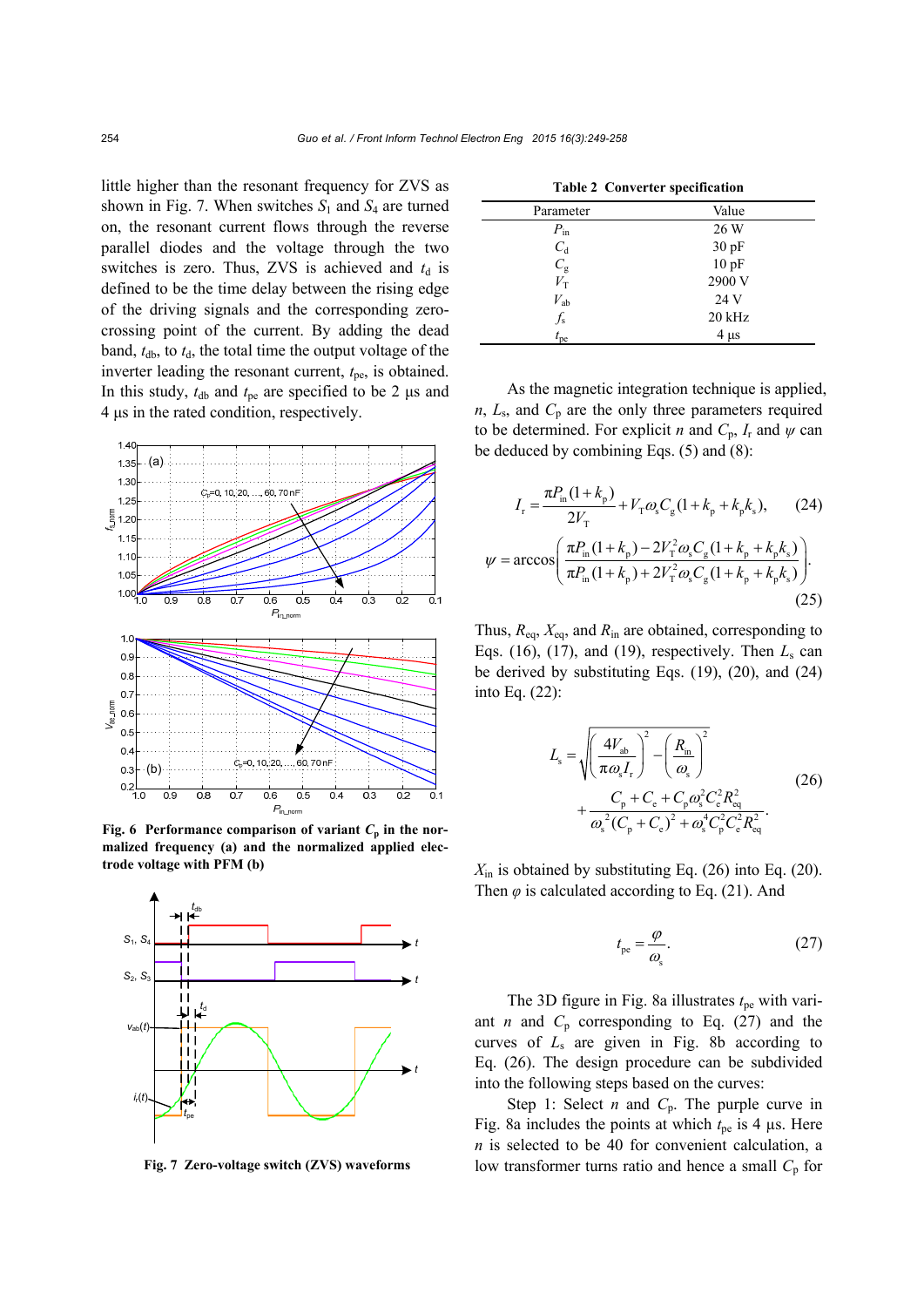

**Fig. 8 Design curves at variant**  $C_p$  **and**  $n$ **: (a)**  $t_{pe}$ **; (b)**  $L_s$ References to color refer to the online version of this figure

the narrow applied electrode voltage range from full load to light load as presented in Section 2. Consequently,  $C_p$  is 52 nF.

Step 2: Calculate the transformer leakage inductance. The red curve in Fig. 8b represents the pairs of  $C_p$  and *n* at which  $t_{pe}$  is 4 µs. Thus,  $L_s$  is determined to be 827 µH corresponding to the parameters determined in Step 1.

Step 3: Calculate current stress. The peak resonant current is 1.94 A according to Eq. (24) for the specified *n* and  $C_p$ , which is helpful for selecting switches.

Step 4: Check the tolerance of  $C_p$  and  $L_s$ .  $C_p$  is highly affected by the structure of windings and the insulated materials used between the layers (Shafiei *et al*., 2011). Moreover, in high voltage applications, a core type transformer is usually used for its high insulating property, and the leakage inductance is difficult to calculate (Doebbelin *et al*., 2008). Thus,  $C_p$  and  $L_s$  cannot be designed exactly and the error tolerance should be taken into account. Table 3 lists the key parameters when  $C_p$  and  $L_s$  are changed by 10%. It shows that 10% errors of  $C_p$  and  $L_s$  bring approximately a 15% error in the rated power when  $t_{\text{ne}}$  is fixed to be 4  $\mu$ s. However, a tiny change of the operating frequency, no more than 9%, guarantees the required rated power and ZVS is still achieved.

Therefore, a minor error of  $C_p$  and  $L_s$  in the prototype is tolerable.

|                   |  |  |  | Table 3 The key parameters when $C_p$ and $L_s$ are |  |  |  |  |
|-------------------|--|--|--|-----------------------------------------------------|--|--|--|--|
| changed by $10\%$ |  |  |  |                                                     |  |  |  |  |
| Value             |  |  |  |                                                     |  |  |  |  |

|                     |                   |               | value           |                |                 |  |
|---------------------|-------------------|---------------|-----------------|----------------|-----------------|--|
|                     |                   |               | $C_p$ =47 nF,   | $C_p = 57$ nF, |                 |  |
| Parameter           | $C_p = 52$ nF,    | $L_s$ =744 µH |                 | $L_s$ =910 µH  |                 |  |
|                     | $L_s = 827 \mu H$ | Fixed         | Fixed           | Fixed          | Fixed           |  |
|                     |                   | $t_{\rm pe}$  | $P_{\text{in}}$ | $t_{\rm pe}$   | $P_{\text{in}}$ |  |
| $P_{\text{in}}$ (W) | 26.0              | 23.0          | 26.2            | 29.8           | 26.5            |  |
| $I_{r}(A)$          | 1.94              | 1.78          | 1.91            | 2.17           | 2.03            |  |
| $f_s$ (kHz)         | 20.0              | 22.3          | 21.8            | 18.1           | 18.4            |  |
| $t_{\rm pe}$ (µs)   | 4.00              | 4.06          | 3.28            | 3.99           | 4.71            |  |

#### **4 Simulation and experimental results**

A prototype of the transformer shown in Fig. 9 is built corresponding to the parameters obtained in the design procedure, and the practical transformer parameters are listed in Table 4. The magnetic core comprises a pair of UF120A/70/30, which is Mn-Zn ferrite material.



**Fig. 9 Transformer prototype**

**Table 4 Transformer parameters** 

| Parameter |             | Value     |
|-----------|-------------|-----------|
|           | Design      | Prototype |
| n         | 40          | 40        |
| $C_{p}$   | $52$ nF     | $49$ nF   |
| Le        | $827 \mu H$ | 880 µH    |

A low power DBD system with the built transformer is used to verify the equivalent circuit and design procedure. In practice,  $C_p$  is 54 nF in the calculation as the high voltage probe (P6015, Tektronix) results in an extra 3 pF capacitance referred to the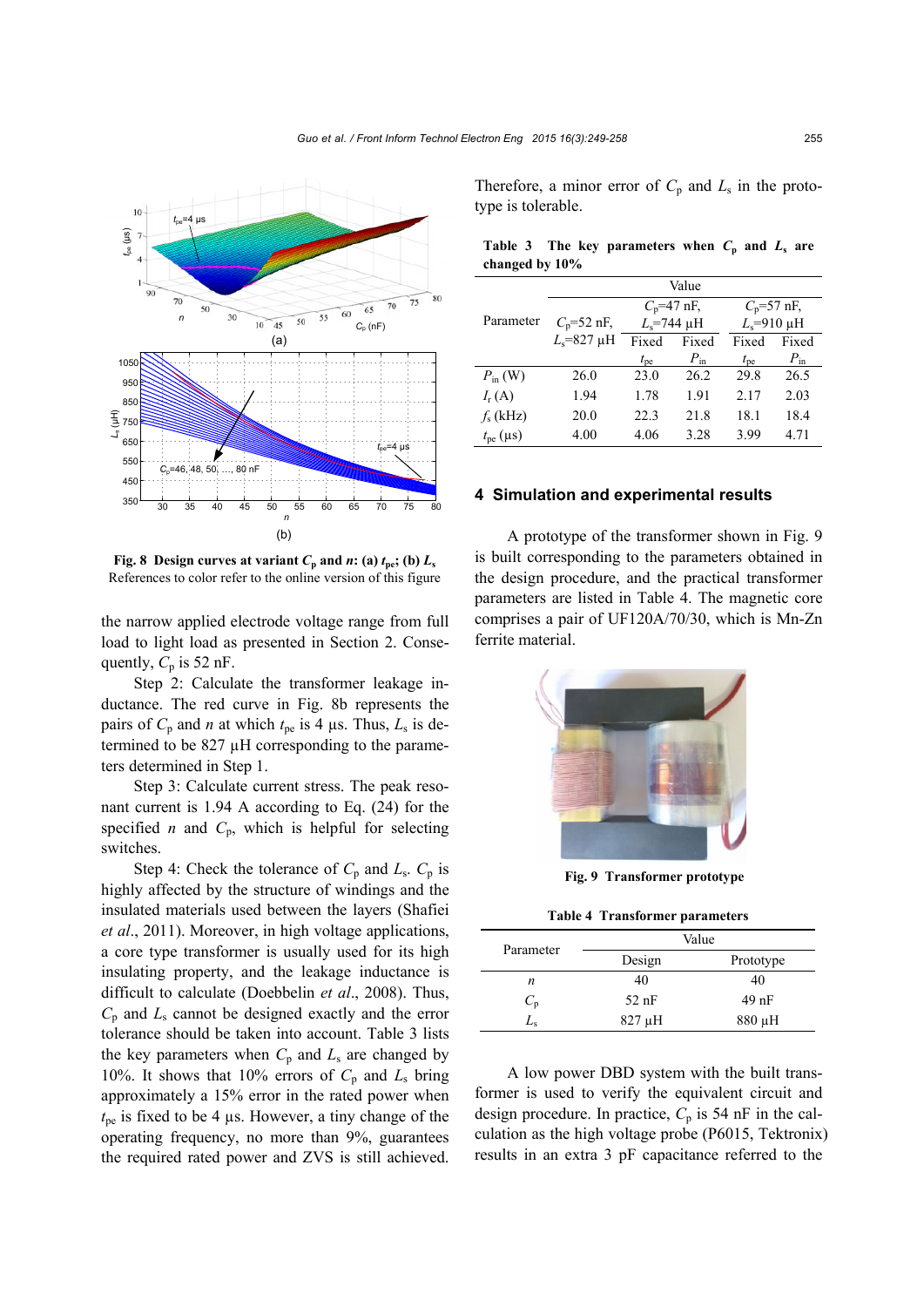secondary side (approximate 5 nF referred to the primary side of the transformer) in parallel with the load when measuring the applied electrode voltage. Fig. 10a illustrates the simulation waveforms corresponding to the prototype parameters while neglecting the parasitic capacitance, which differs greatly from the experimental waveforms in Fig. 10d. Consequently,  $C_p$  greatly influences the performance of DBD and should be carefully taken into consideration. In comparison with the experimental waveforms, the simulation waveforms from the converter with a rectified bridge as shown in Fig. 1b and the converter with an equivalent resonant model as shown in Fig. 4b are illustrated in Figs. 10b and 10c, respectively. There is a voltage drop when the current commutes from the diodes to the switches due to the switches' turn-on voltage and the diodes' forward voltage drop. Table 5 lists the key parameters of simulation, calculation with an equivalent model, and experiments, which confirm the steady-state analysis and design procedure a good accuracy.

The output power is regulated by PFM and  $t_{pe}$  is the control variable with self-sustained oscillation to maintain ZVS (Youssef and Jain, 2007; Gilbert *et al*.,

|                            |                          | Value       |             |
|----------------------------|--------------------------|-------------|-------------|
| Parameter                  | Simulation<br>with $C_n$ | Calculation | Experiments |
| $P_{\text{in}}$ (W)        | 26.6                     | 27.3        | 26.8        |
| $I_{r}(A)$                 | 1.91                     | 1.98        | 2.05        |
| $fs$ (kHz)                 | 19.0                     | 19.0        | 18.1        |
| $t_{\rm pe}$ (µs)          | 4.03                     | 3.91        | 4.00        |
| $V_{\text{ae}}(\text{kV})$ | 7.86                     | 8.03        | 7.76        |

**Table 5 Simulation, calculation, and experimental results in rated conditions** 

2008). Figs. 11a–11c show the experimental waveforms at variant frequencies, which illustrate that the input power of the resonant tank decreases with the increased frequency and that ZVS is achieved in the whole power range. When  $t_{pe}$  is larger than 10  $\mu$ s, the applied electrode voltage is too low and the discharge in the air gap almost disappears. Table 6 gives the key parameters of the converter with an equivalent model, in comparison with the experimental results at variant frequencies, which verifies the accuracy of the equivalent resonant tank in steady-state conditions at different power levels.



**Fig. 10** Waveforms of  $i_r$ ,  $v_{ab}$ , and  $v_{ac}$  in a rated condition in simulation without  $C_p$  (a), simulation from Fig. 1b (b), sim**ulation with an equivalent model from Fig. 4b (c), and experiments (d)**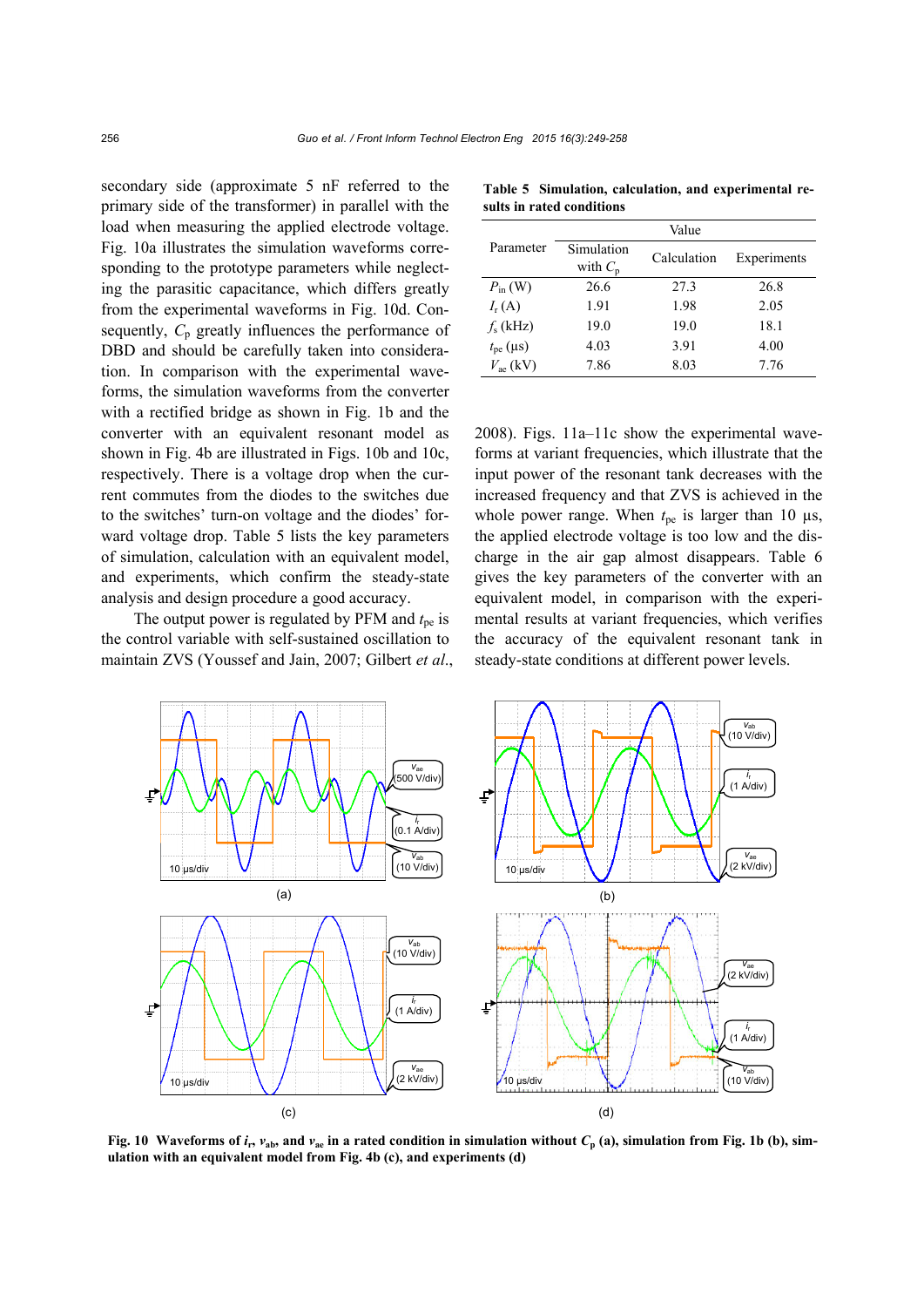

**Fig. 11 Experimental waveforms when**  $t_{ne}=6$  **µs (a),**  $t_{ne}=$ **8**  $\mu$ **s** (b), and  $t_{\text{ne}} = 10 \mu$ **s** (c)

**Table 6 Calculation and experimental results at variant frequencies** 

|  |  | $t_{\text{pe}}(\mu s) \frac{P_{\text{in}}(W)}{\text{Cal. Exp.}}$ $\frac{f_s(kHz)}{\text{Cal. Exp.}}$ $\frac{I_r(A)}{\text{Cal. Exp.}}$ $\frac{V_{\text{ae}}(kV)}{\text{Cal. Exp.}}$ |  |  |  |  |  |
|--|--|-------------------------------------------------------------------------------------------------------------------------------------------------------------------------------------|--|--|--|--|--|
|  |  |                                                                                                                                                                                     |  |  |  |  |  |
|  |  | 6 23.3 23.0 19.6 18.7 1.92 1.95 7.75 7.80                                                                                                                                           |  |  |  |  |  |
|  |  | 8 15.4 15.3 20.7 19.6 1.81 1.75 7.36 6.80                                                                                                                                           |  |  |  |  |  |
|  |  | 10 4.59 4.53 21.8 20.7 1.57 1.65 6.17 6.00                                                                                                                                          |  |  |  |  |  |

Cal.: calculation result; Exp.: experimental result

As RCFHA is based on the sinusoidal resonant current, the accuracy of the equivalent model is greatly influenced by the total harmonic distortion (THD) of the resonant current. Fig. 12 illustrates the harmonic magnitude of the experimental resonant current as a percentage of the fundamental amplitude in the rated condition. Table 7 gives the THDs of the resonant current at variant frequencies derived from the simulation and experimental waveforms, which confirm that RCFHA is accurate in all steady-state conditions when power is regulated by the operating frequency. Therefore, the equivalent model is able to replace the original resonant converter with a rectified bridge for simpler performance analysis and design procedure.



**Fig. 12 Harmonic magnitude of experimental resonant current as a percentage of the fundamental amplitude in the rated condition**

**Table 7 The total harmonic distortion (THD) of resonant current at variant frequencies** 

| $f_s$ (kHz) | THD        |            |
|-------------|------------|------------|
|             | Simulation | Experiment |
| 18.1        | 3.16%      | 3.10%      |
| 18.7        | $2.29\%$   | 2.69%      |
| 19.6        | 1.40%      | 2.16%      |
| 20.7        | 2.62%      | 2.89%      |

### **5 Conclusions**

The power supply with a high-step transformer for low power DBD was investigated, taking the parasitic capacitance of the transformer into consideration. RCFHA was used in steady-state analysis and the derivation was given in detail, corresponding to the equivalent circuit of DBD load. The parasitic capacitance greatly influences the converter performance in low power DBD applications and a compromise between the small frequency difference and the stable peak electrode voltage should be made when determining its value. The design procedure of